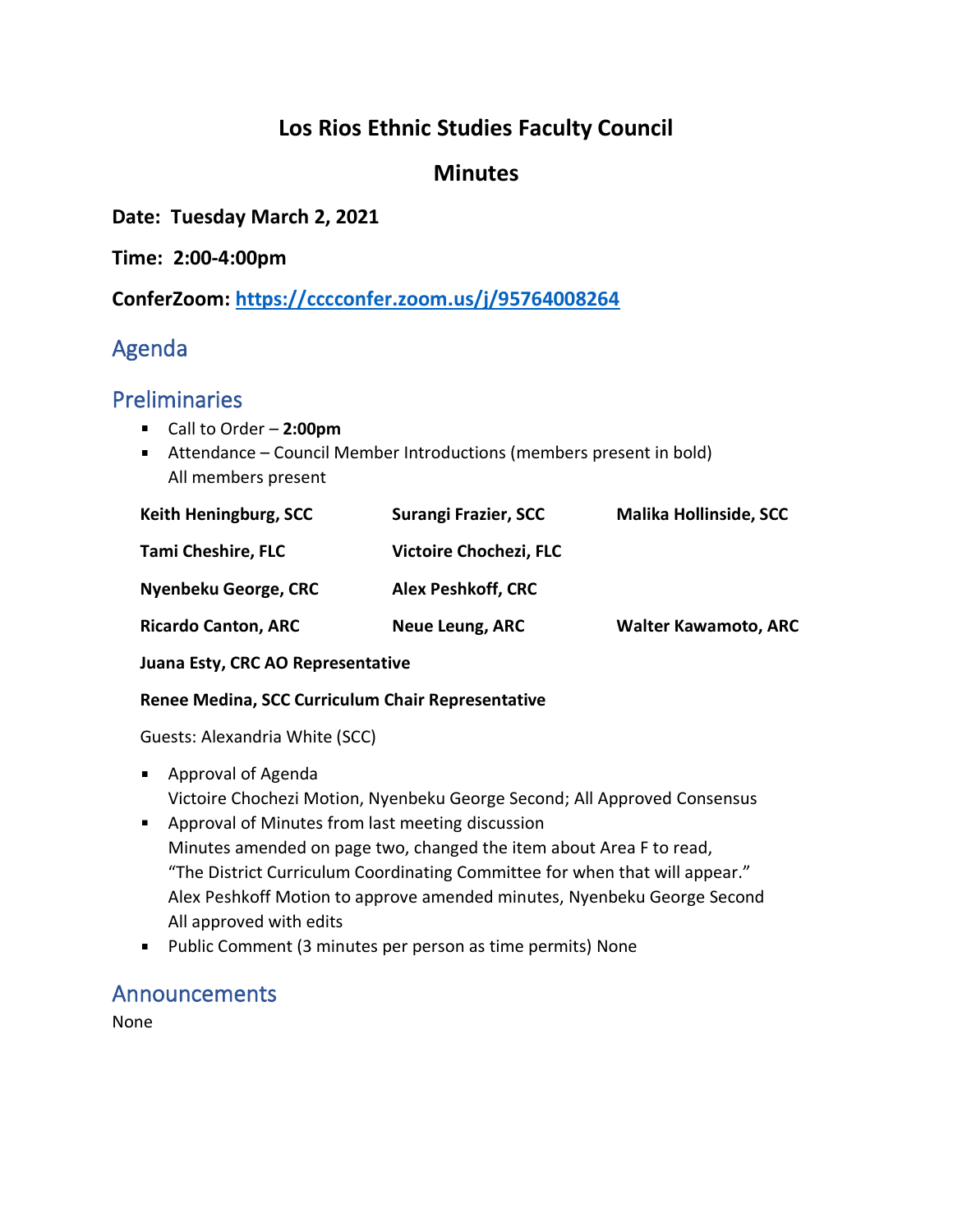### Decision Items

Note: Decisions should be discussed at one meeting and voted on in a subsequent meeting. Decision items must be made public 72 hours before a vote can be made per Brown Act.

- Curriculum Process flow chart (5 minutes)
- Revised District Council Template for Reviewing Courses (5 minutes)
	- o **Victoire Chochezi motioned to table both items, Walter Kawamoto seconded, all approved by consensus**
	- o **Both Decision items were Tabled until next meeting to allow more time for research, review and revision**

# First Chair's Report

- Keith explained that co-chairs have sometimes met after hours to conduct research to bring back to the Council. The chairs will begin sharing and reporting out on any new information in the Chair's Report at the beginning of each meeting.
- Tami and Keith met with the Academic Senate presidents from all four colleges. They received extremely positive feedback from them in support of the District Council and the development of local advisory groups as well as Ethnic Studies Department development with full time faculty hires and even suggested 'cohort' hires of up to 4 faculty for each college.
- Local college level group information: each college group is separate and independent but connected to the District Council because we as representatives are setting up and leading these local level advisory groups.
- The Academic Senate presidents informed us that if the local groups were to be under the academic senates, as a sub-committee, they have the most voice, power, standing, agency and influence on college decisions.
- The local advisory groups would be the front line at the local college, examining curriculum before it comes to us.
- Tami and Keith attended the C-ID meeting. At the meeting, faculty attendees were extremely frustrated because 10-15+ years ago a Social Justice TMC/ADT was pushed through instead of Ethnic Studies and Ethnic Studies experts/professors have been fighting to keep Ethnic Studies at the CC's all this time. In addition, the recent law has made it even more difficult because CC's are trying to take advantage and subvert Ethnic Studies faculty even more. Keith felt very grateful that our district is offering much more support than other colleges around the state.
- At the state level, there will be an Ethnic Studies C-ID, TMC, and ADT.
- Finally, we would like to ask that more people share in the work of this committee by doing research and bringing resolutions to the Council.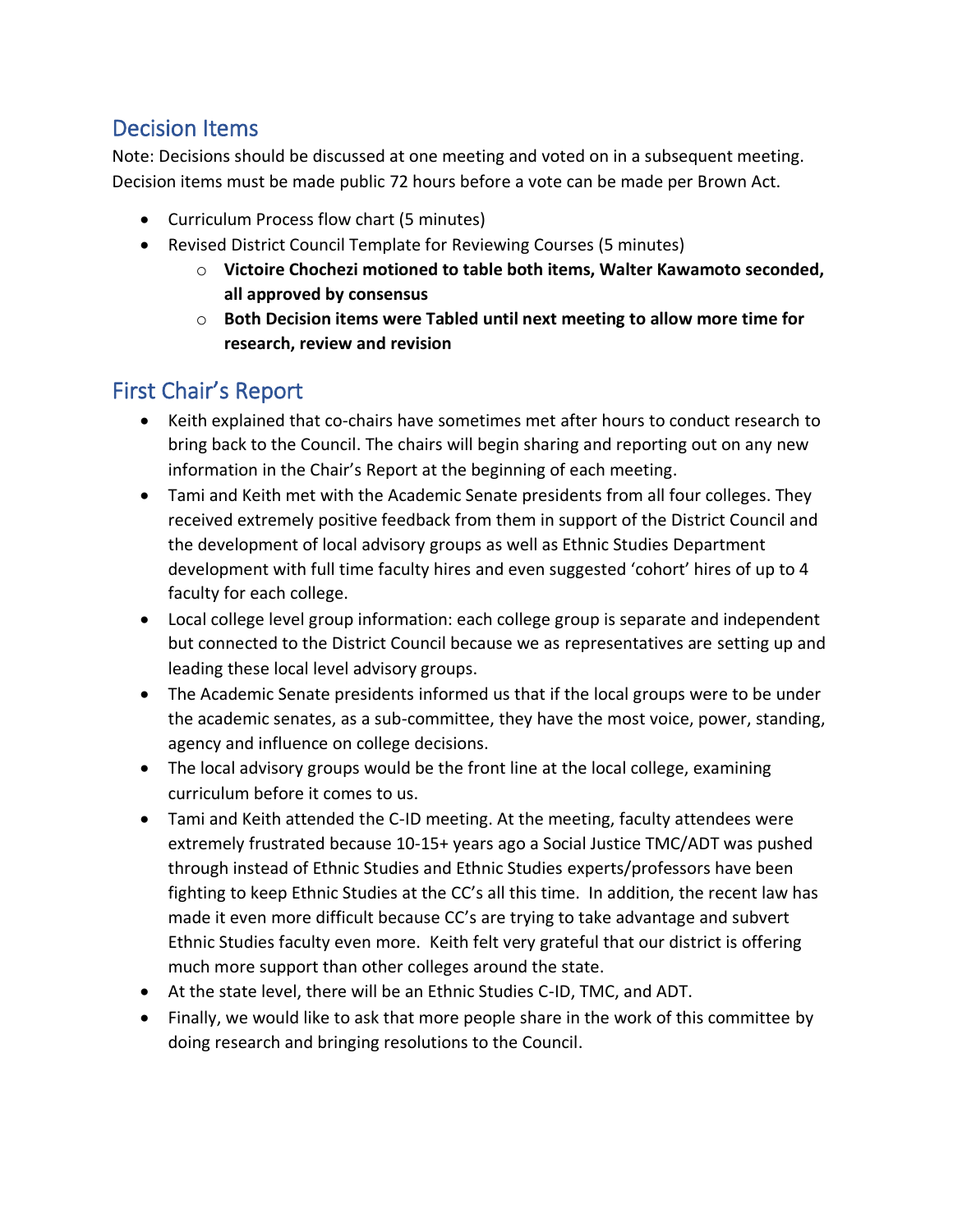## Chair's Report Discussion

- Nyenbeku liked the idea of the Chair's report in order to track and be consistent from each meeting. Asked for clarity on the college level sub-committees.
- Keith explained that having a more formal role for the local groups under local Academic Senates is advisable in order to give them more agency at the local level and it is important since they will be reviewing courses before they come to us.
- Keith explained that it was important to have a uniform naming system for the local advisory groups to avoid confusion between the Council and local groups.
- Renee explained that the power and purview of curriculum is at the local level so our influence would be collegial contact with the local group in order to respect the autonomy of each college.
- Discussion ensued about the purpose and power of the Council vs. the autonomy of the local advisory group and concerns about the Council's lack of control over who is appointed to the local advisory groups once removed and placed under local senates; as well as the local group subverting the Council's directives.
- Nyenbeku and Alex raised important concerns about non-discipline experts being appointed to the local advisory groups by Academic Senate Presidents, taking it out of the control of this Council; and these appointees subverting the local advisory group and the Council's directives.
- Nyenbeku raised an important point about autonomy vs. academic integrity to be true to Ethnic Studies first and the problem with power without knowledge. Appointees by local Academic Senate Presidents to local advisory groups could use their power without knowledge of Ethnic Studies which would potentially diminish the Council's power and ability to influence how Ethnic Studies moves forward at each college and in the district.
- Tami raised a point that it would be in our best interest to connect the local advisory group and the Council, as opposed to having them operate separately. One way to make this connection is through our involvement in establishing and leading these local groups and influencing the local Academic Senate President's appointments of Ethnic Studies content experts and allies to the local advisory groups.
- Surangi mentioned that we could create templates for Ethnic Studies groups at each college where they have the proper implementation and discipline integrity.
- Nyenbeku mentioned that this has to do with power and integrity and the Council's ability to maintain power in order to ensure Ethnic Studies academic integrity.

## Discussion Items

Note: Items that the committee is unable to get to can be tabled until the next meeting.

- 1. Los Rios ES Council Membership (2 minutes)
	- o Welcome new members representing Adjunct Faculty, Introductions
		- **Malika Hollinside, SCC**